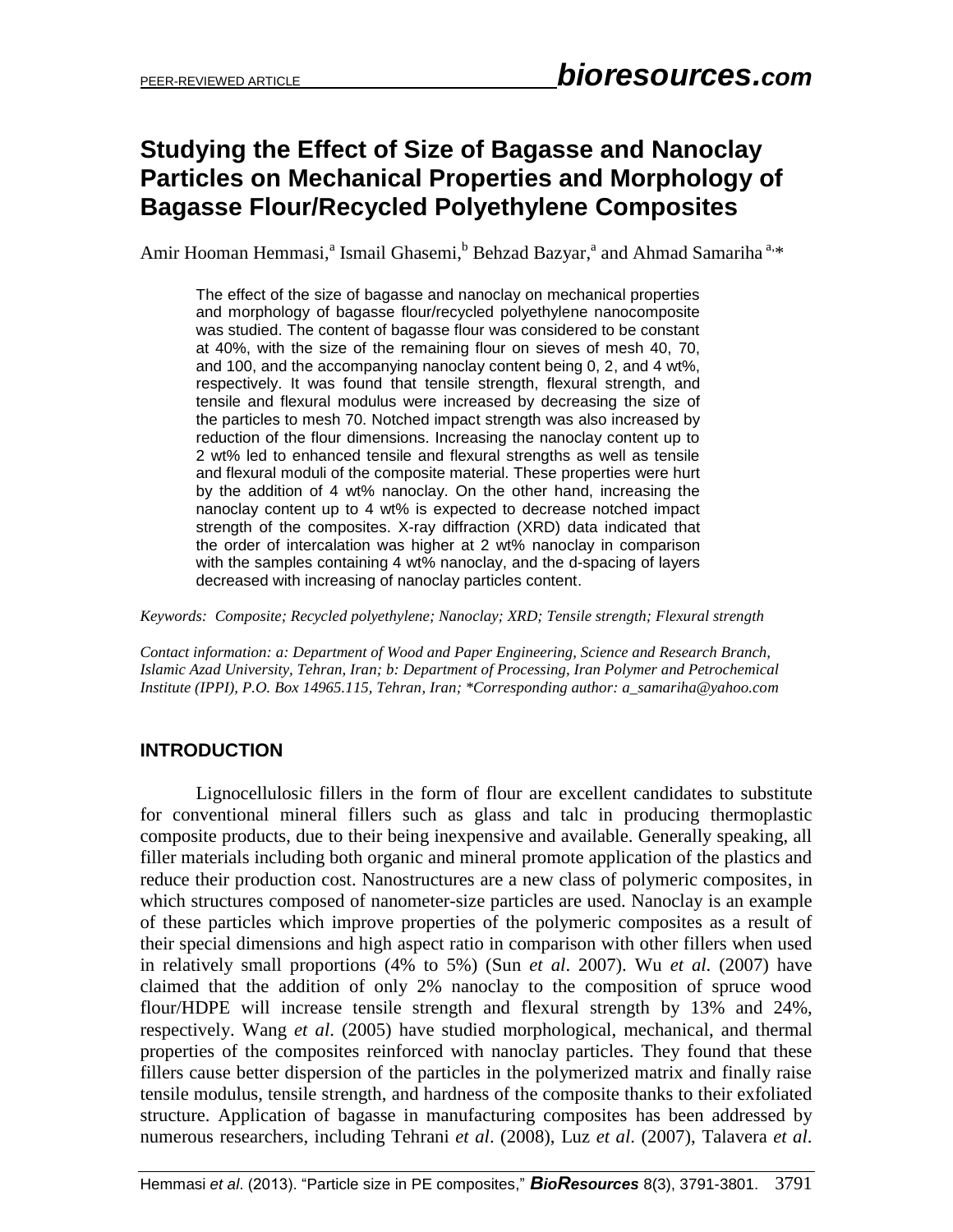(2007), Ashori and Nourbakhsh (2009), and Najafi and Khademi-Eslam (2011). However, no relevant work was found on the simultaneous effect of lignocellulosic material and nanoclay particles on the mechanical properties of the composites. Application of agricultural resides such as bagasse is significantly important in manufacturing wood–plastic composites in terms of environmental issues and optimal utilization of waste materials. Therefore, the current work tries to explore the effect of the size of bagasse flour and nanoclay content on the mechanical properties of bagasse flour/ recycled polyethylene/nanoclay composite.

#### **EXPERIMENTAL**

#### **Materials**

Bagasse flour was supplied by Dez Wood Plastic Company and used at the 40 wt% level in the composite. Effects of sizes of bagasse flour particles were examined by comparing subsamples remaining on sieves of mesh 40, 70, and 100.

Municipal solid-waste materials are not systematically separated in Iran, and retailers of once-used dishes are usually unaware of the constituents of these dishes and the possible existence of impurities in their constituents. Therefore, in an effort to avoid error and to increase accuracy, it was decided to prepare the matrix material (recycled polyethylene) in the laboratory rather than collecting used milk bottles. In this regard, high density polyethylene with code 5620 was purchased from Arak Petrochemical Co. (Iran) with 20  $g/10$  min MFI (Melt Flow Index) and a density of 0.956  $g/cm<sup>3</sup>$ . Then HDPE was recycled in a twin-screw extruder.

Maleic anhydride grafted to polyethylene (MAPE), provided by Solvay with a density of 0.965 g/cm<sup>3</sup> (MFI 7 g/10 min, 1 wt% maleic anhydride) was used as a coupling agent.

 A commercial nanoclay product with trade name of Cloisite 30B was introduced from Southern Clay (Southern Clay Products Inc., Texas, USA) at the three levels of 0%, 2%, and 4%. Cloisite-30B is a natural montmorillonite modified with a quaternary ammonium salt, having a d-spacing of 18.5% and modifier concentration of 90 meg/ 100 g clay.

#### **Methods**

A co-rotating twin-screw extruder (Collin) was used at the Iran Polymer and Petrochemical Research Institute. Bagasse flour, granules of recycled polyethylene, and a coupling agent were properly mixed with nanoclay and then poured into the funnel of the extruder. To make the final samples with the injection-molding machine, the produced nanocomposite mixture must first be transformed into granules. This was done in a pilot scale grinder (WIESER, WGLS 200/200 model). The yielded granules were dried in a laboratory oven and prepared for the injection stage. Test samples were made in a singlescrew extruder equipped with a pressure molding system (Imen Machine, Iran). After molding, samples of tensile, flexural, and notched impact strengths were examined according to ASTM D 638, ASTM D 747, and ASTM 256 standards, respectively. X-ray diffraction (XRD) analysis was carried out with a Seifert-3003 PTS (Germany) with CuKa radiation ( $\lambda$ =1.54  $\mathrm{O}$ A, 50 kV, 50 mA) at room temperature. The scanning rate was 1/min. The XRD were used to investigate the intercalation, or exfoliation, behavior of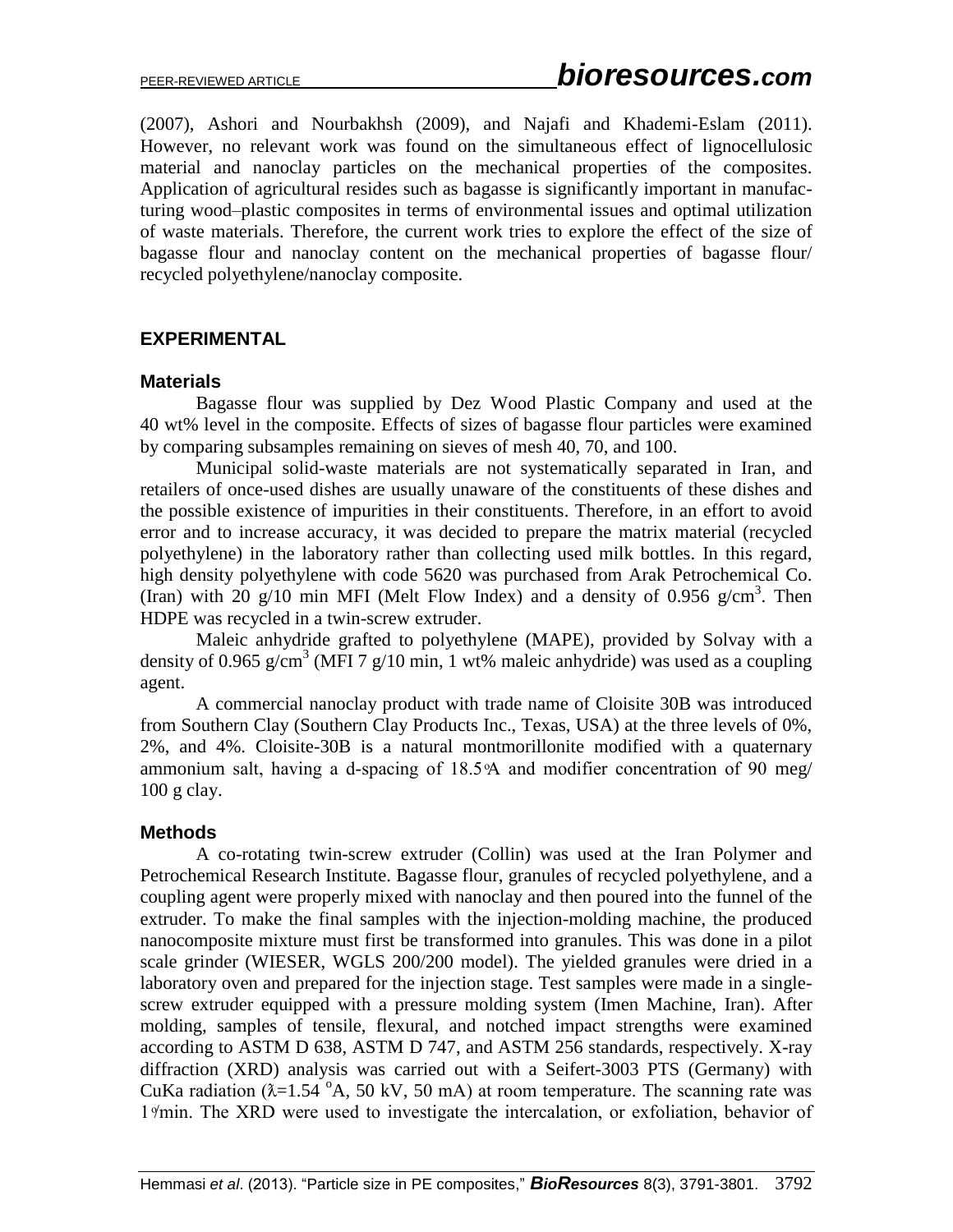the nanoclay by estimating the distance between the silicate platelets (by considering Bragg's Law). The samples were scanned over the range of  $2\theta = 1^\circ$  to  $10^\circ$ .

## **Statistical Analysis**

Data analysis was run completely randomly. Finally, comparison and classification was implemented using the Duncan Multiple Range Test at a 95% confidence level, while SPSS software was used for statistical calculations, as shown by lower-case letters on the bars in each figure.

## **RESULTS AND DISCUSSION**

The aspect ratios for bagasse flour in meshes 40, 70, and 100 were obtained as 3.29, 4.17, and 3.82, respectively. Bagasse flour was studied in three different levels of nanoclay particles and dimensions, namely 0%, 2%, and 4%. The value of F and significance level are summarized in Table 1.

**Table 1.** Analysis of Variance (F-Value and Significance Level) of the Results of Bagasse and Nanoclay Particles on Nanocomposite

| Properties               | Tensile      | Flexural     | Tensile             | Flexural       | Impact       |
|--------------------------|--------------|--------------|---------------------|----------------|--------------|
| Variable                 | Strength     | Strength     | <b>Modulus</b>      | <b>Modulus</b> | Strength     |
| Bagasse size             | 134.945*     | 58.987*      | 70.888*             | 112.799*       | 173.243*     |
| Nanoclay                 | 126.562*     | 92.761*      | 87.839*             | 36.431*        | $0.299^{ns}$ |
| Bagasse size*            | $0.385^{ns}$ | $1.211^{ns}$ | 0.208 <sup>ns</sup> | $0.531^{ns}$   | $2.126^{ns}$ |
| Nanoclay                 |              |              |                     |                |              |
| * 95% significance level |              |              |                     |                |              |
| ns no significance       |              |              |                     |                |              |

Figures 1 through 5 depict the effects of the size of bagasse flour and nanoclay on mechanical properties of the nanocomposite.



**Fig. 1.** Effect on nanoclay and size of bagasse flour on tensile strength of nanocomposite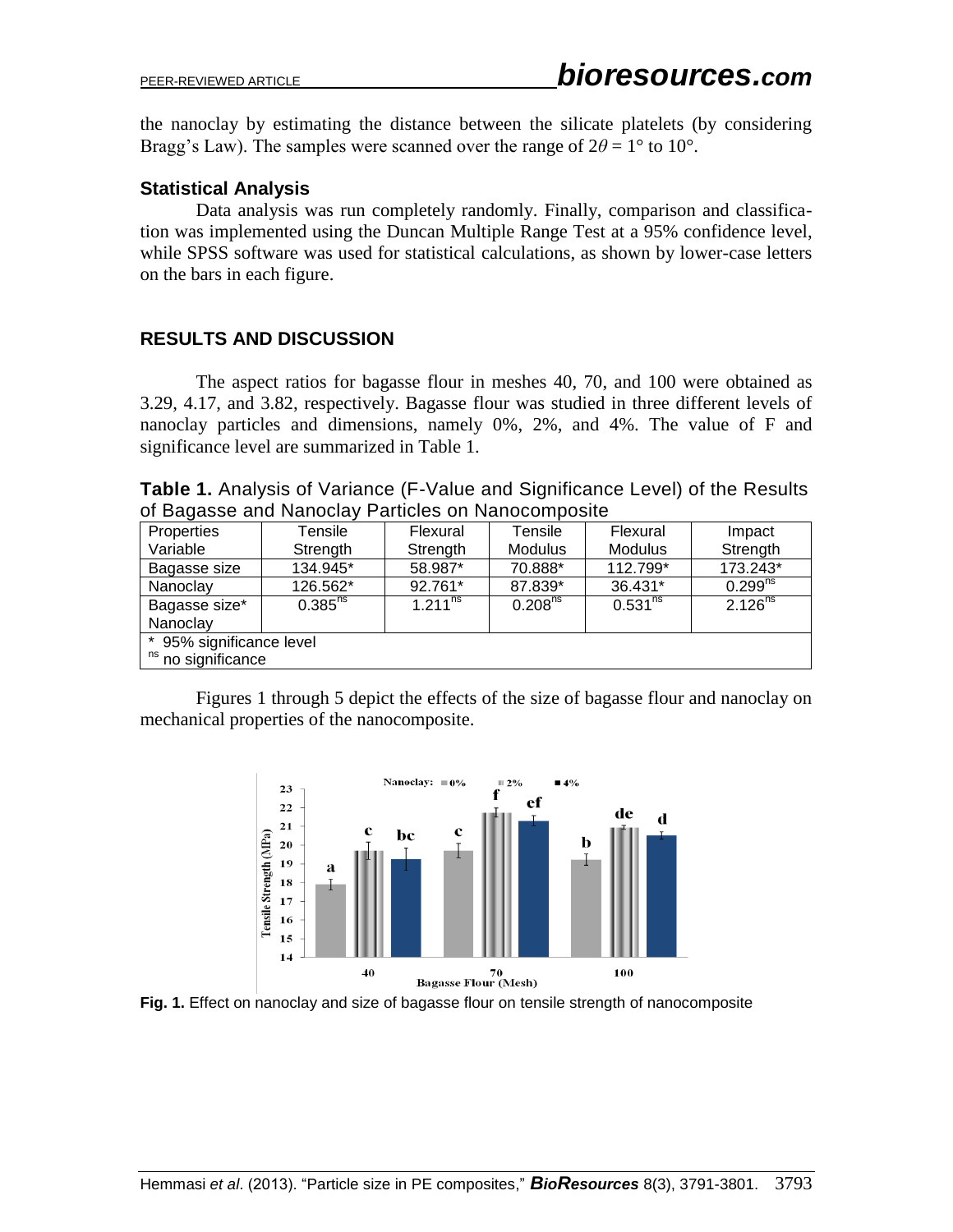

**Fig. 2.** Effect on nanoclay and size of bagasse flour on tensile modulus of nanocomposite



**Fig. 3.** Effect on nanoclay and size of bagasse flour on flexural strength of nanocomposite



**Fig. 4.** Effect on nanoclay and size of bagasse flour on flexural modulus of nanocomposite



**Fig. 5.** Effect on nanoclay and size of bagasse flour on impact strength of nanocomposite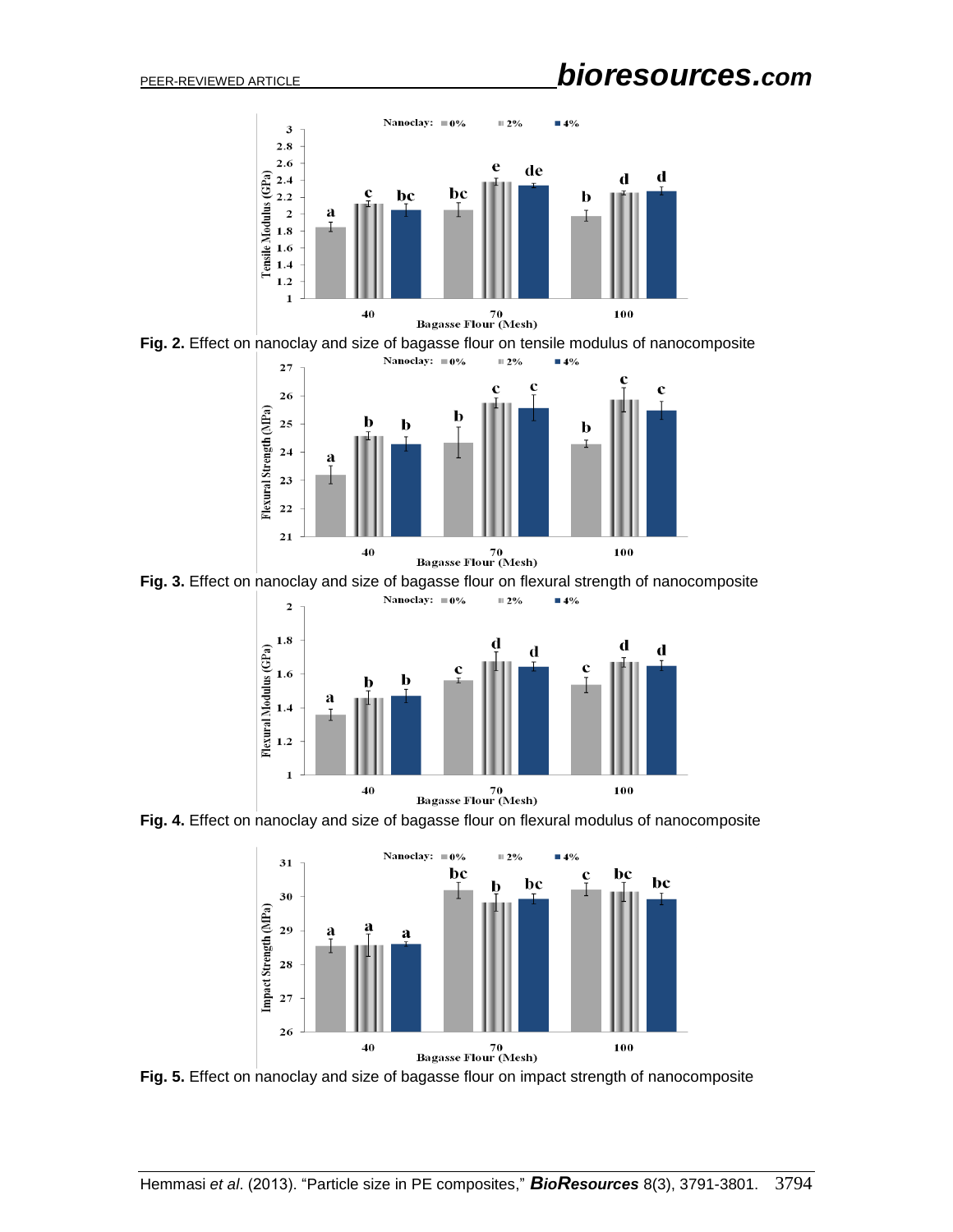#### **Effect of the Size of Bagasse Flour**

The effect of the size of bagasse flour on tensile, flexural, and notched impact strengths as well as tensile and flexural moduli was found to be significant at the 5% level. Maximum tensile and flexural strength and also tensile and flexural moduli in the composite made from bagasse flour was obtained at mesh 70. The increased tensile strength and modulus as well as flexural strength and modulus of the bagasse flour at this size can be attributed to the greater ratio of length to diameter. The increased aspect ratio of the flour might further neutralize stress in the polymeric matrix (Nourbakhsh *et al*. 2010). However, minimum values of all these strengths were met for the bagasse flour of mesh 40. Notched impact strength was the highest in mesh 100. Moreover, further reduction of the particle size could transfer stress among the particles more homogeneously and cause greater strength in a smaller size of the particles. Meanwhile, finer particles would contribute to more uniform mixing of the lignocellulosic material and the polymeric matrix, while facilitating the finer particles passing through the injection orifice. Improved injection by the injection-molding machine may lead to increased strength (Gorjani and Omidvar, 2005). Similar results have also been reported by several researchers, including Shakeri and Omidvar (2006), Ghasemi *et al*. (2008), Bledzki and Gassan (1999), Stark and Rowlands (2003), Williams (2003), Febrianto *et al*. (2006), Nourbakhsh *et al*. (2010), and Huang *et al*. (2011).

Notched impact strength is increased for finer particles. In fact, the smaller particles in comparison with larger particles are more capable of creating an environment with a greater continuity and they can bear the applied stresses more properly. On the other hand, it can be argued that the larger particles may probably act as stress concentration points and create locations for crack initiation, which can simply lead to fracture of the composite. Furthermore, short fibers (small particles) incorporate a larger specific area due to their greater number. Thus, they show a more uniform dispersion and a better compatibility between the fibers and the matrix material (Caraschi and Lopes 2002). Moreover, particles of mesh 70 have a relatively higher aspect ratio and reduce the number of stress concentration points. The ascending trend of impact strength with smaller particles has also been addressed by other researchers, including Shakeri *et al*. (2006), Naeimian (2008), Wu *et al*. (2000), Yang *et al*. (2004), Cui *et al*. (2008), Basiji *et al*. (2010), and Huang *et al*. (2011).

## **Effect of Nanoclay**

The effect of nanoclay on tensile and flexural strengths, as well as tensile and flexural moduli was found to become significant at the 5% level, while notched impact strength was not significant at the 5% level. The highest amount of tensile and flexural strengths and associated moduli was obtained for the composite made of 2% nanoclay. Minimum values of these strengths were met using 0% nanoclay. Effects of addition of the nanoclay up to 2 wt% can be attributed to the strong interaction between the matrix (polymer) and silicate layers due to formation of hydrogen bonds (Yeh and Gupta 2010), the large aspect ratio of nanoclay particles (Kord *et al*. 2008; Sun *et al*. 2007), and the formation of intercalation or exfoliation structure in the nanocomposite (Zhao *et al*. 2006). Meanwhile, heterogeneity and high ratio of surface to volume of the nanoclay with organic materials is also relevant in reinforcement capability of the nanoclay. Thereby, the nanoclay particles as reinforcement materials increase the interface area between the two phases (Wu *et al*. 2007).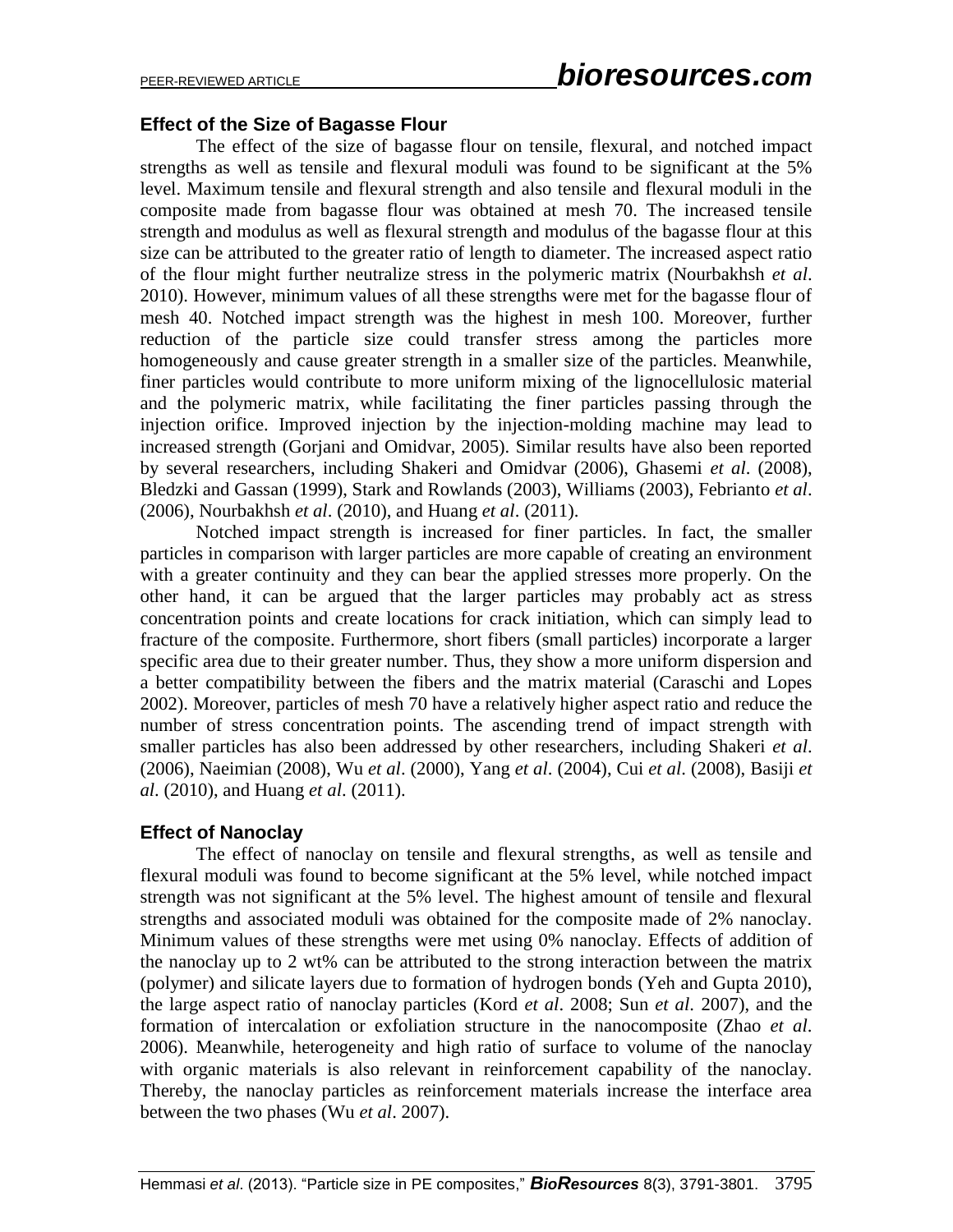Therefore, the obtained results demonstrate that all strengths of the composites were enhanced by addition of the nanoclay up to 2 wt%, in agreement with the results found by Kord *et al*. (2008), Kord (2011b), Tasuji *et al*. (2012), Nourbakhsh (2012), Chowdhury *et al*. (2006), Lei *et al*. (2007), Wu *et al*. (2007), Han *et al*. (2008), Ashori and Nourbakhsh (2009), Ziaei Tabari *et al*. (2011a), Danesh *et al*. (2012), and Kord (2012).

At the same time, increasing the nanoclay content up to 4 wt% will probably reduce all strengths of the composite owing to agglomeration and accumulation of the nanoclay particles and also to formation of interconnected masses at fracture points (Kord *et al*. 2008). Another reason for the higher strengths from the addition of the nanoclay up to 4 wt% could be related to absorption of the coupling agent by the nanoclay (Yeh and Gupta 2010). The coupling agent acts as a bridge between the matrix (polymer) and the filler/reinforcement material and increases their mechanical strengths *via* improving adherence between them (Mustapa *et al*. 2005; Hristove *et al*. 2004). When the amount of nanoclay in the composite structure is increased, they would attract much more coupling agent and avoid proper connection of the coupling agent with the lignocellulosic particles. This can degrade the strengths (Yeh and Gupta 2010).

The notched impact strength was also decreased by addition of the nanoclay up to 4 wt%. Since the nanoclay particles create stress concentration areas and crack initiation points, the impact strength of the composite is decreased by increasing the nanoclay content. In other words, the existence of the nanoparticles in the polymeric matrix will reduce mobility of the chains and their possible energy loss, while increasing the energy absorbed by the composite and creating stress concentration points. These points can act as locations for fracture and crack initiation (Han *et al*. 2008). Meanwhile, hardening of the polymeric chains due to addition of the nanoclay can be accounted for. That is why the notched impact strength is reduced by increasing the nanoclay content, which is in agreement with the results obtained by Kord *et al*. (2008), Tasuji *et al*. (2012), Nourbakhsh (2012), Chen *et al*. (2007), Han *et al*. (2008), Lei *et al*. (2007), Ashori and Nourbakhsh (2009), and Kord (2012).

## **X-ray Diffraction**

X-ray diffraction apparatus was utilized in order to evaluate the nanoclay in the polymeric matrix. By XRD analysis one can measure the distance between nanoclay layers in addition to examining intercalation and exfoliation in the prepared nanocomposite samples. In a typical intercalated structure, the polymer is diffused into the layers of clay and increases the distance between them, but the layers are still spatially related and parallel to each other. However, in a typical exfoliated structure, the layers of clay are completely detached and dispersed throughout the polymer. Such a structure will cause the maximum reinforcement in the polymeric substrate (Medani 1999). The XRD patterns of Nanoclay and WPCs with different percentage of nanoclay loading are shown in Fig. 6. By considering Bragg's law, we have estimated the distance between silicate platelets and compared it with the basal plane distance of Cloisite 30B to determine whether intercalation or exfoliation occurs,

 $2d \sin \theta = \lambda n$  (1)

where *d* is the distance between crystallographic planes,  $\theta$  is half of the angle of diffraction, *n* is an integer, and  $\lambda$  is the wavelength of the X-ray.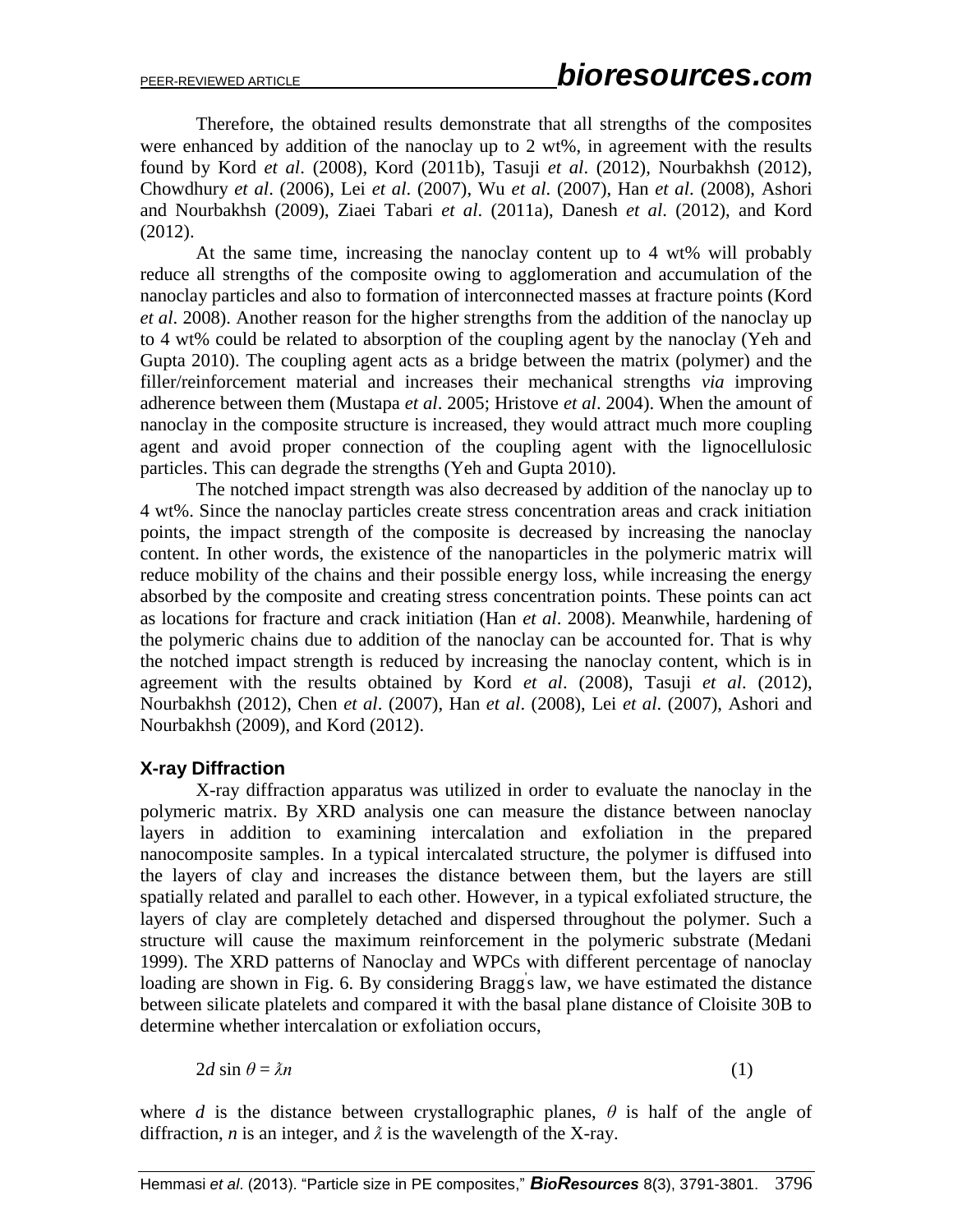It can be seen that the  $2\theta = 4.75^{\circ}$  peak was related to neat clay with  $d_{001} = 18.58$ nm. The peak was shifted to smaller angles ( $2\theta = 1.77^\circ$ ,  $d_{001} = 49.85$  nm), ( $2\theta = 1.81^\circ$ ,  $d_{001}$ = 48.75 nm), while it was shifted to  $(2\theta = 1.69^{\circ}, d_{001} = 52.21$  nm) for composites having 2 wt% nanoclay in mesh 40, 70, and 100, and  $(2\theta = 1.81^{\circ}, d_{001} = 48.75 \text{ nm})$ ,  $(2\theta =$ 1.91<sup>o</sup>, d<sub>001</sub> = 46.2 nm), and (2 $\theta$  = 1.73<sup>o</sup>, d<sub>001</sub> = 51.01 nm) for composites which contain 4 wt% nanoclay in 40, 70, and 100, respectively, It can thus be inferred that an intercalated morphology had been formed. These data indicate that the order of intercalation was higher at 2 wt% Nanoclay in comparison with the samples containing 4 wt% Nanoclay (the tensile strength confirmed this fact). Thus, one reason for achievement of an intercalated structure in these nanocomposites could be better dispersion of the nanoclay through the recycled polyethylene. This can in turn lead to reduced values of viscosity and molecular weight due to the greater MFI during the recycling process (Elloumi *et al*. 2010). The results of this part of the research are in agreement with those of Danesh *et al*. (2012), Kord (2011a), and Ziaei Tabari *et al*. (2011b).



**Fig. 6.** XRD patterns of nanoclay content at 2*θ* = 1 to 10°

# **CONCLUSIONS**

- 1. By reduction of the size of bagasse flour to mesh 70, tensile and flexural strengths as well as tensile and flexural moduli were increased due to the increased aspect ratio, while at mesh 100 the values of these strengths are decreased again due to further reduction of this ratio.
- 2. Notched impact strength was increased by reducing the size of bagasse flour particles.
- 3. By increasing the nanoclay content up to 2 wt%, tensile and flexural strengths as well as tensile and flexural moduli of the composite were increased. Afterward, by addition of 4 wt% nanoclay, these properties were reduced. On the other hand, the latter will also degrade notched impact strength of the composites.
- 4. Morphological studies on the nanocomposite by XRD spectra showed that an intercalation structure was created in the composite material, the order of intercalation for samples containing 2 wt% nanoclay was higher than that of 4 wt% nanoclay. The d-spacing of layers decreased with increasing of nanoclay particles content.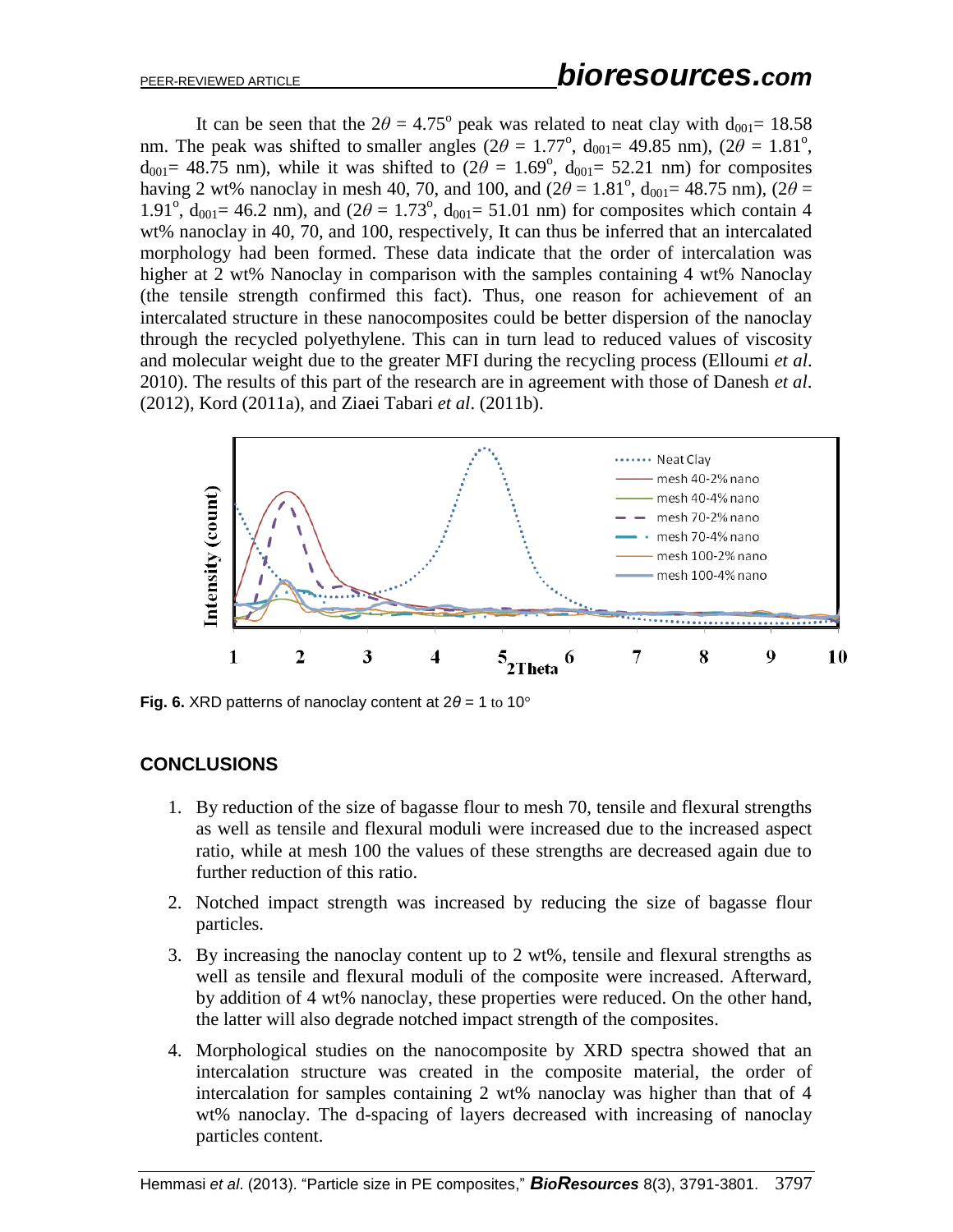## **ACKNOWLEDGMENTS**

This article is derived from a doctoral thesis of Ahmad Samariha (Ph.D Student of Islamic Azad University, Science and Research Branch of Tehran) entitled, Investigation of the Physical, Mechanical, and Morphological Properties of Bagasse Flour – Recycled Polyethylene and Nanoclay Composite. The authors appreciate the support received from the Islamic Azad University, Science and Research Branch of Tehran, Iran. We would also like to acknowledge the support of Iran Nanotechnology Initiative Council (INIC).

# **REFERENCES CITED**

- Ashori, A., and Nourbakhsh, A. (2009). "Mechanical behavior of agro-residue reinforced polyethylene composites," *Applied Polymer Science* 111(5), 2616-2620.
- Basiji, F., Safdari, V., Nourbakhsh, A., and Pilla, S. (2010). "The effects of fiber length and fiber loading on the mechanical properties of wood–plastic (polypropylene) " *J. Turk. Agric. For.* 34, 191-196.
- Bledzki, A. K., and Gassan, J. (1999). "Composites reinforced with cellulose-based fibres," *Progress in Polymer Science* 24(2), 221-274.
- Caraschi, J. C., and Lopes L. (2002). "Wood flour as reinforcement of polypropylene," *Material Research J*. 5(4), 405-409.
- Chen, H., Wang, M., Lin, Y., Chan, C. M., and Wu, J. (2007). "Morphological and mechanical property of binary polypropylene nanocomposite with nanoclay particles," Journal Applied Polymer Science 103, 4451-4458.
- Chowdhury, F. H., Hosur, M. V., and Jeelani, S. (2006). "Studies on the flexural and thermomechanical properties of woven carbon/nanoclay-epoxy laminates," *Material Science and Engineering A* 421, 298-306.
- Cui, Y., Lee, S., Noruziaan, B., Cheung, M., and Tao, J. (2008). "Fabrication and interfacial modification of wood/recycled plastic composite materials," Composites *Part A*, 39(4), 655-661.
- Danesh, M. A., Ziaei Tabari, H., Hosseinpour, R., Nazarnezhad, N., Shams, M. (2012). "Investigation of the morphological and thermal properties of waste newsprint/recycled polypropylene/nanoclay composite," *BioResources* 7(1), 936-945.
- Elloumi, A., Pimbert, S., Bourmaud, A., and Bradai, C. (2010). "Nanofillers improve the mechanical properties of recycled polypropylene," Society of Plastics Engineers 10, 1904-1913.
- Febrianto, F., Setyawati, D., Karina, M., Bakar, E. S., and Hadi, Y. S. (2006). "Influence of wood flour and modifier contents on the physical and mechanical properties of wood flour–recycle polypropylene composites," *Journal of Biological Sciences* 6(2), 337-343.
- Ghasemi, A., Azizi, H., and Ehsani Namin, P. (2008), "Studying the effect of size of wood particles on physical–mechanical properties and rheological behavior of wood– polypropylene composite," *Iranian Journal of Polymer Science and Technology* 1, 45-52.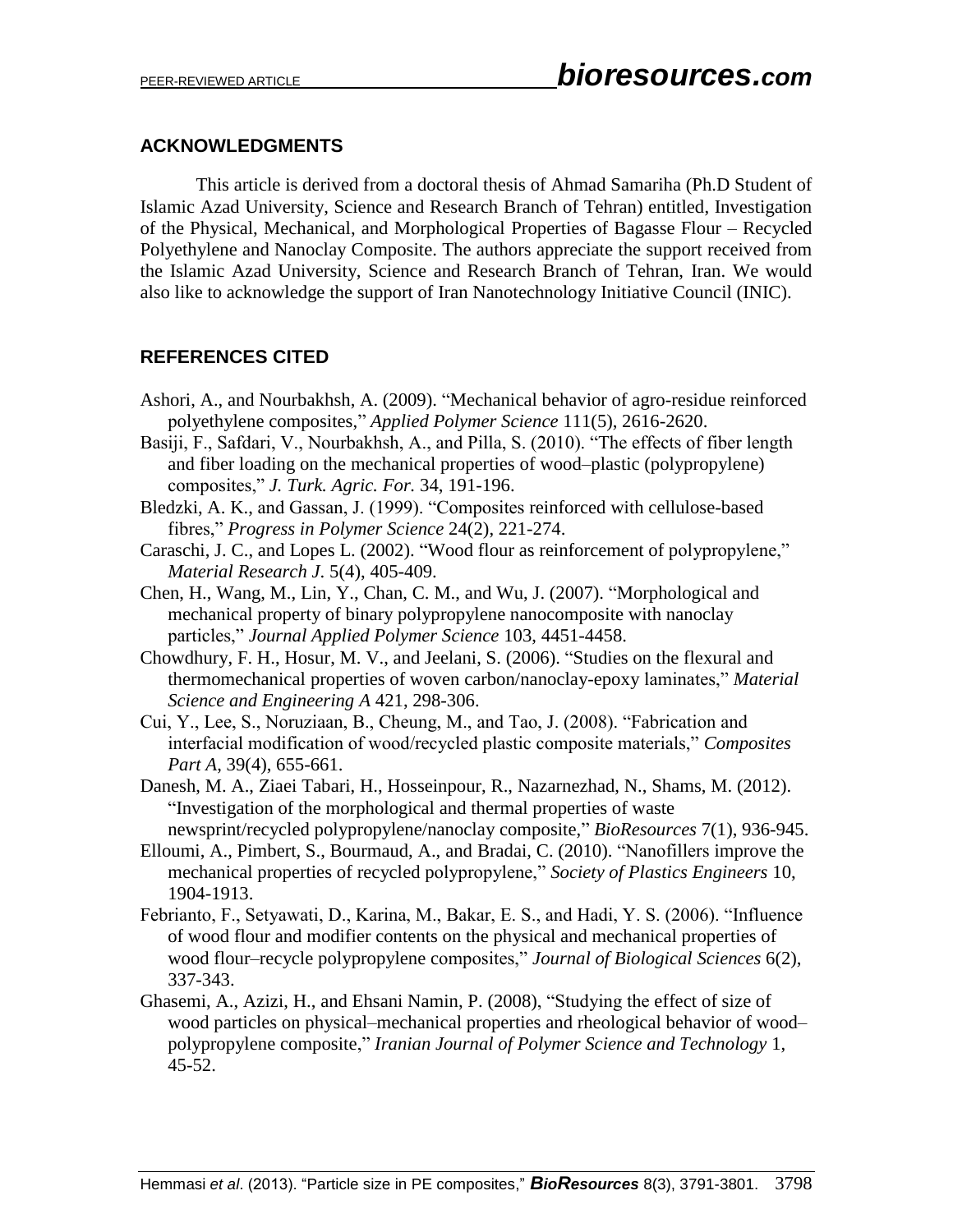- Han, G., Lei, Y., Wu, Q., Kojima, Y., and Suzuki, S. (2008). "Bamboo-fiber filled high density polyethylene composites; Effect of coupling treatment nanoclay," *Journal of Polymer Environment* 21, 1567-1582.
- Hristove, V. N., Vasileva, S. T., Krumova, M., and Michler, R. (2004). "Deformation mechanisms and mechanical properties of modified polypropylene/wood fiber " *Journal of Polymer Composites* 25(5), 1015-1022.
- Huang, H., Du, H., Wang, W., and Wang, H. (2011). "Effects of the size of wood flour on mechanical properties of wood–plastic composites," *[Advanced Materials Research](http://www.scientific.net/AMR)* 393-395, 76-79.
- Kord, B., Hemmasi, A. H., Khademi-Eslam, H., Talaeipour, M., and Ghasemi, E. (2008). "Studying physical, mechanical and morphological properties of hybrid polypropylene–wood flour and nanofiller composites " Ph.D. Thesis, Islamic Azad University Science and Research Branch.
- Kord, B. (2011a). "Nanofiller reinforcement effects on the thermal, dynamic mechanical, and morphological behavior of HDPE/rice husk flour composites," BioResources 6(2), 1351-1358.
- Kord, B.  $(2011b)$ . "The effect of nanoclay particles on mechanical properties of wood plastic composites made from wood flour-heavy polyethylene," *Iranian Journal of Wood and Paper* 25(1), 91-101.
- Kord, B., (2012). "Effects of compatibilizer and nanolayered silicate on physical and mechanical properties of PP/bagasse composites," *Turk. J. Agric. For.* 36, 510-517.
- Lei, Y., Wu, Q., Clemons, C. M., Yao, F., and Xu, Y. (2007). "Influence of nanoclay on properties of HDPE/wood composites," *Journal of Applied Polymer Science* 18, 1425-1433.
- Luz, S. M., Goncalves, A. R., and Del'Arco, A. P. (2007). "Mechanical behavior and microstructural analysis of sugarcane bagasse fibers reinforced polypropylene " *Composites: Part A* 38, 1455-1461.
- Medani, T. O. (1999). "A simplified procedure for estimation of the fatigue and crack growth characteristics of asphaltic mixes," MS.C. Thesis, International Institute for Infrastructural, Hydraulic, and Environmental Engineering, Delft, The Netherlands.
- Mustapa, M., Hassan, A., and Rahmat, A. (2005). "Preliminary study on the mechanical properties of polypropylene rice husk composites," Symposium Polimer Kebangsaan, 23-24 August 2005, Malaysia.
- Naeimian, N. (2008). "Studying the performance of type of lignocellulosic material on properties of hybrid hemp straw–wood flour/polypropylene composites " *Conference of Forest and Wood and Paper Industries*, Islamic Azad University Astara Branch.
- Najafi, A., and Khademi-Eslam, H. (2011). "Lignocellulosic filler/recycled HDPE composites: Effect of filler type on physical and flexural properties," BioResources 6(3), 2411-2424.
- Nourbakhsh, A., [Karegarfard,](http://jtc.sagepub.com/search?author1=Abolfazl+Karegarfard&sortspec=date&submit=Submit) A., [Ashori,](http://jtc.sagepub.com/search?author1=Alireza+Ashori&sortspec=date&submit=Submit) A., and [Nourbakhsh,](http://jtc.sagepub.com/search?author1=Anita+Nourbakhsh&sortspec=date&submit=Submit) A. (2010). "Effects of particle size and coupling agent concentration on mechanical properties of particulate-filled polymer composites," *Thermoplastic Composites Material* 23(2), 169-174.
- Nourbakhsh, A., (2012). "Comparison of four lignocellulosic materials in production of wood plastic/nanoclay composite," *Iranian Journal of Wood and Paper* 27(2), 235- 255.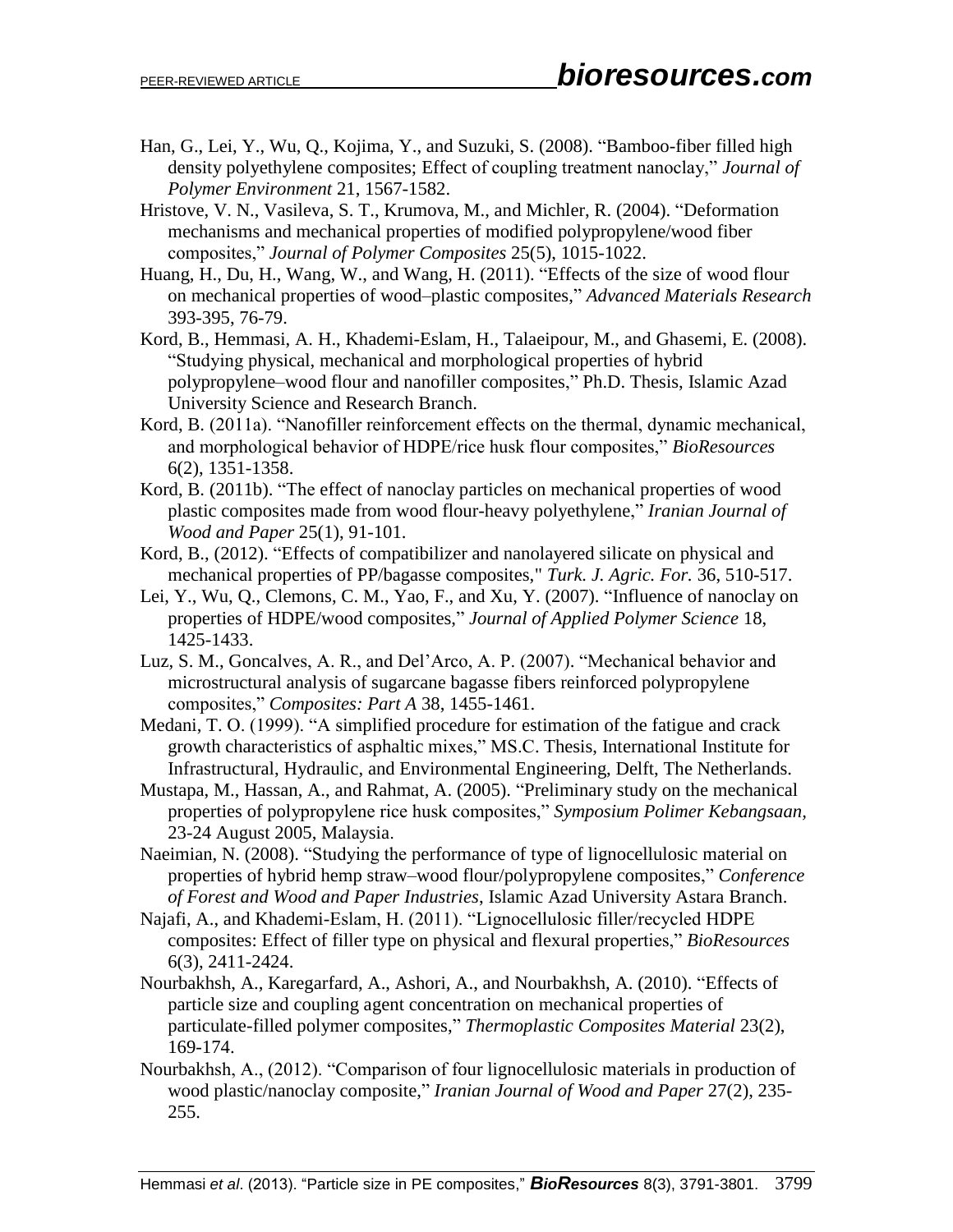- Shakeri, A., and Omidvar, A. (2006). "Studying the effect of type, content and size of straw particles on mechanical properties of cereal straw-heavy polyethylene composites " *Iranian Journal of Polymer Science and Technology* 4, 201-308.
- Shakeri, A., Omidvar, A., and Gorjani, F. (2006). "Studying the effect of composite products of rice stalk straw-heavy polyethylene " *Journal of Agricultural Sciences and Natural Resources* 13(5), 141-149.
- Stark, N. M., and Rowlands R. E. (2003). "Effect of wood fiber characteristics on mechanical properties of wood/polypropylene composites," *Wood Fiber Sci.* 35(2), 167-174.
- Sun, Q., Schork, J., and Deng, Y. (2007). "Water-based polymer/clay nanocomposite suspension for improving water and moisture barrier in coating," *Journal of Composites Science and Technology* 67, 1823-1829.
- Tasuji, M., Nourbakhsh, A., Kargarfard, A., and Hosseinkhani, H. (2012). "The effect of type of lignocellulosic materials and nanoclay on physical, mechanical and morphological properties of the wood plastic composite," *Iranian Journal of Wood and Paper* 27 (2), 189-201.
- Talavera, F. J., Silva Guzman, J. A., Richter, H. G., Sanjuan, R. J., and Ramos Q. (2007). "Effect of production variables on bending properties, water absorption and thickness swelling of bagasse/plastic composite boards," *Industrial Crops and Products* 26, 1- 7.
- Tehrani, B., Omidvar, A., and Ramtin, A. (2008). "Studying mechanical properties and morphology of composites made from bagasse-polypropylene," Scientific *Researching Journal on Wood and Paper Sciences* 23(2), 178-190.
- Wang, L. K., Wang, L., Chen, Y., and Zhang, C. (2005). "Preparation, morphology and thermal/mechanical properties of epoxy/nanoclay composite," Composites Part A: *[Applied Science and Manufacturing](http://www.sciencedirect.com/science/journal/1359835X)* 37(11), 1890-1896.
- Williams, K., (2003). "Automotive industry uses of natural fiber reinforced composites," In: *The Global Outlook for Natural Fiber and Wood Composites*, Intertech, New Orleans, LA.
- Wu, J., Yu, D., Chan, C. M., Kim, J., and Mai, Y. W. (2000). "Effect of fiber pretreatment condition on the interfacial strength and mechanical properties of wood fiber/PP composites," *Journal of Applied Polymer Science.* 76(7), 1000-1010.
- Wu, Q., Lei, Y., Clemons, C. M., Yao, F., Xu, Y., and Lian, K. (2007). "Properties of HDPE/clay/wood nanocomposites " *Journal of Plastic Technology* 27(2), 108-115.
- Yang, H. S., Kim, H. J., Son, J., Park, H. J., Lee, B. J., and Hwang, T. S. (2004). "Ricehulk flour-filled polypropylene composites: Mechanical and morphological study," *Compos. Struct.* 63, 305-312.
- Yeh, S. K., and Gupta, K. (2010). "Nanoclay-reinforced, polypropylene-based wood– plastic composites " *Polymer Engineering and Science*, DOI:10.1002/pen.21729
- Zhao, Y., Wang, K., Zhu, F., Xue, P., and Jia, M. (2006). "Properties of poly(vinylchloride)/woodflour/montmorillonite composites: Effects of coupling agents and layered silicate," *Journal of Polymer Degradation and Stability* 91, 2874- 2883.
- Ziaei Tabari, H., Nourbakhsh, A., and Ashori, A. (2011a). "Effects of nanoclay and coupling agent on the mechanical, morphological, and thermal properties of wood flour/polypropylene composites," *Polymer Engineering and Science* 51(2), 272-277.